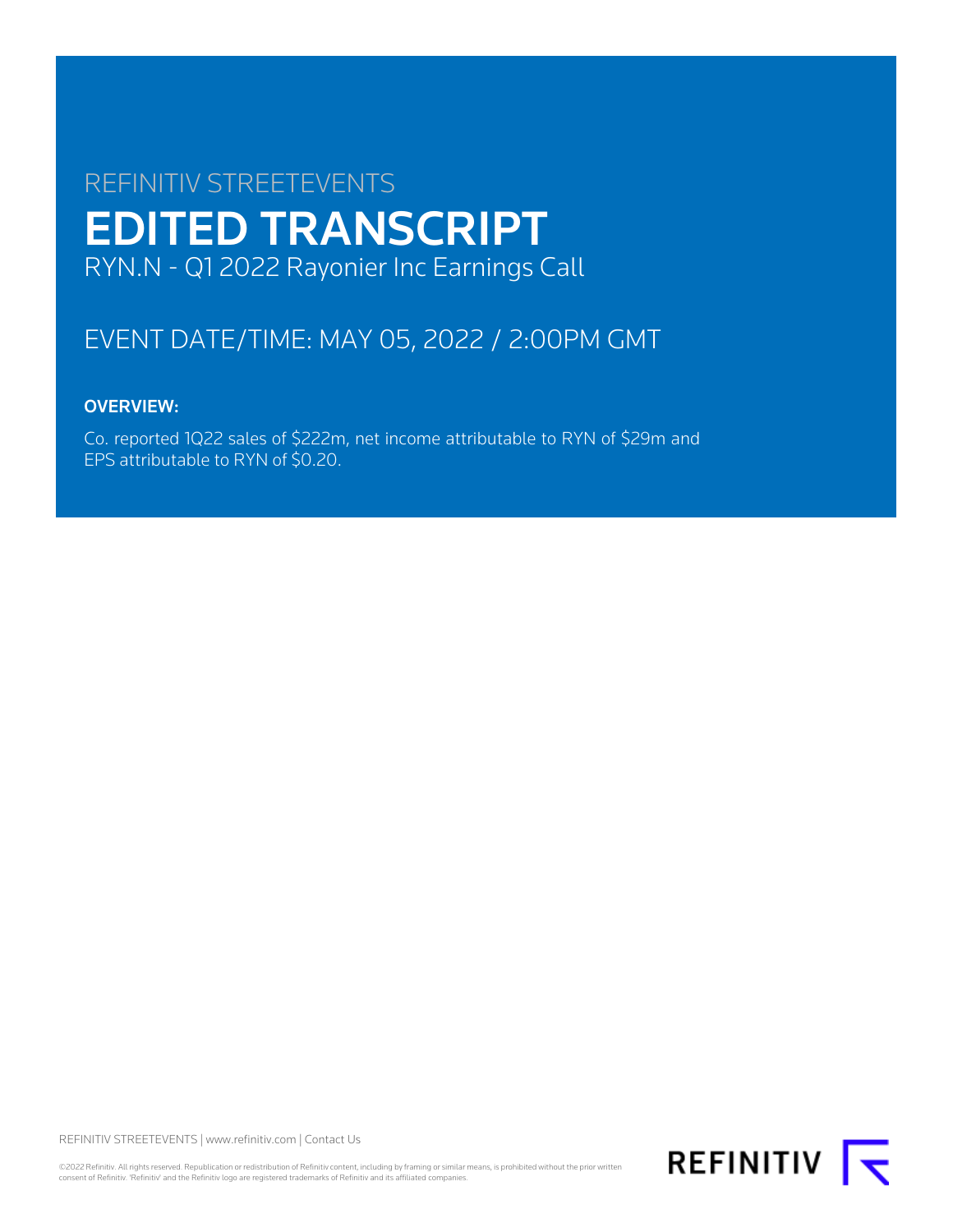### **CORPORATE PARTICIPANTS**

**[Collin Mings](#page-1-0)** Rayonier Inc. - Vice President-Capital Markets & Strategic Planning **[David L. Nunes](#page-1-1)** Rayonier Inc. - President, CEO & Director **[Douglas M. Long](#page-3-0)** Rayonier Inc. - SVP of Forest Resources **[Mark D. McHugh](#page-2-0)** Rayonier Inc. - Senior VP & CFO

### **CONFERENCE CALL PARTICIPANTS**

**[Anthony James Pettinari](#page-6-0)** Citigroup Inc., Research Division - Director & US Paper, Packaging & Building Products Analyst **[Buck Horne](#page-12-0)** Raymond James & Associates, Inc., Research Division - SVP of Equity Research **[John Plimpton Babcock](#page-14-0)** BofA Securities, Research Division - VP **[Mark Adam Weintraub](#page-9-0)** Seaport Research Partners - MD & Senior Research Analyst **[Mark William Wilde](#page-7-0)** BMO Capital Markets Equity Research - Senior Analyst [Paul C. Quinn](#page-13-0) RBC Capital Markets, Research Division - Director of Paper and Forest Products & Paper and Forest Products Analyst

### **PRESENTATION**

### **Operator**

Welcome, and thank you for joining Rayonier's First Quarter 2022 Teleconference Call. (Operator Instructions) Today's conference is being recorded. If you have any objections, you may disconnect at this time.

<span id="page-1-0"></span>Now I will turn the meeting over to Mr. Collin Mings, Vice President, Capital Markets and Strategic Planning.

### **Collin Mings** - Rayonier Inc. - Vice President-Capital Markets & Strategic Planning

Thank you, and good morning. Welcome to Rayonier's investor teleconference covering first quarter earnings. Our earnings statements and financial supplement were released yesterday afternoon and are available on our website at rayonier.com.

I would like to remind you that in these presentations, we include forward-looking statements made pursuant to the safe harbor provisions of federal securities laws. Our earnings release and Forms 10-K and 10-Q filed with the SEC list some of the factors that may cause actual results to differ materially from the forward-looking statements we may make. They are also referenced on Page 2 of our financial supplement.

<span id="page-1-1"></span>Throughout these presentations, we will also discuss non-GAAP financial measures, which are defined and reconciled to the nearest GAAP measure in our earnings release and supplemental materials.

With that, let's start our teleconference with opening comments from Dave Nunes, President and CEO. Dave?

#### **David L. Nunes** - Rayonier Inc. - President, CEO & Director

Thanks, Collin. Good morning, everyone. First, I'll make some high-level comments before turning it over to Mark McHugh, Senior Vice President and Chief Financial Officer, to review our consolidated financial results. Then we'll ask Doug Long, Senior Vice President of Forest Resources, to comment on U.S. and New Zealand timber results. And following the review of our timber segments, Mark will discuss our Real Estate results as well as our outlook for the remainder of 2022.



 $\overline{2}$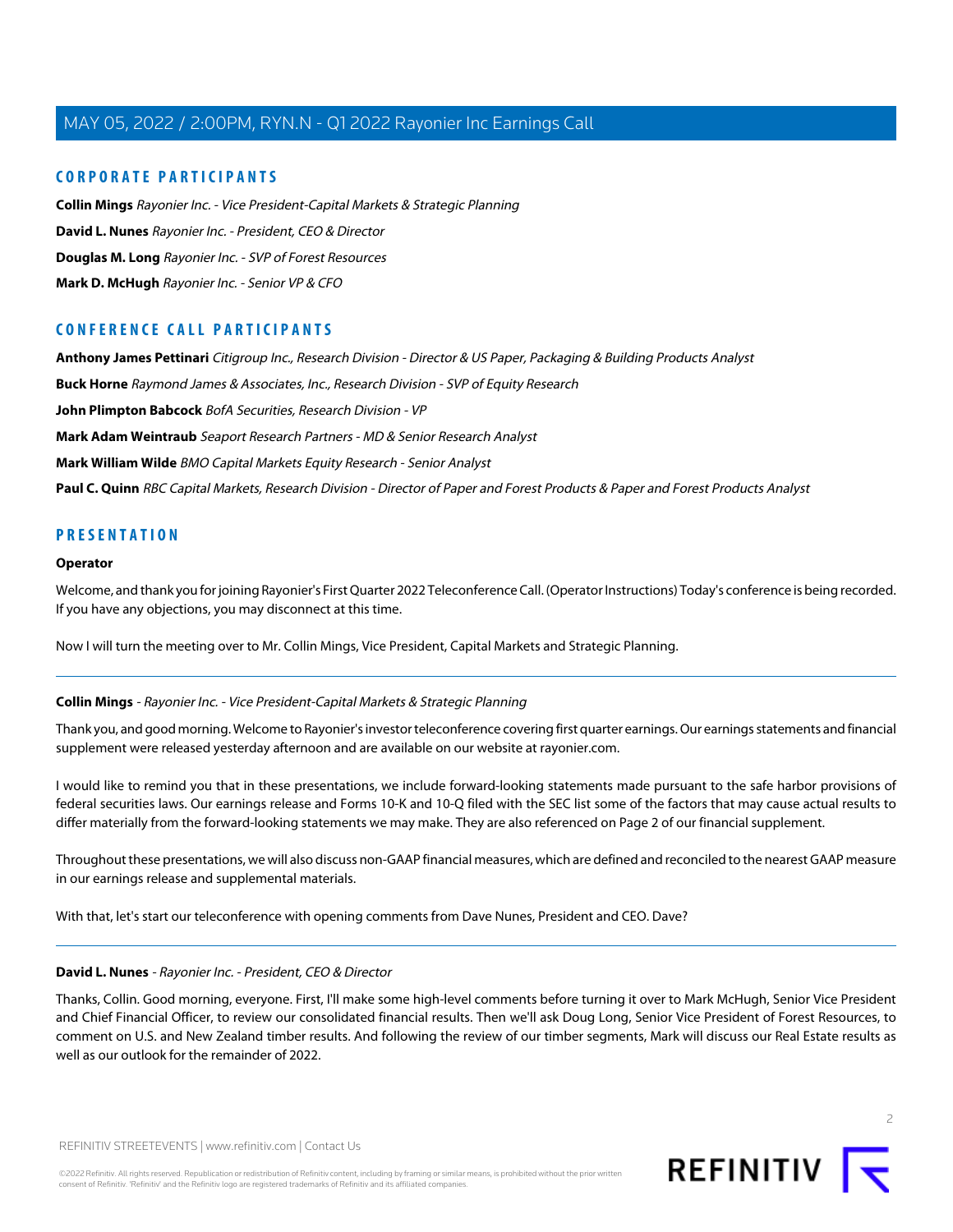Overall, we were very pleased with our strong start to 2022. For the first quarter, we achieved earnings per share of \$0.20 and adjusted EBITDA of \$98 million. First quarter adjusted EBITDA increased 41% versus the prior year quarter as record results in both our U.S. timber segments, coupled with a very solid contribution from our Real Estate segment, more than offset lower adjusted EBITDA from our New Zealand timber segment.

Drilling down on our different operating segments. Our Southern Timber segment generated adjusted EBITDA of \$48 million for the quarter, which was 53% above the prior year first quarter and represented an all-time record quarterly result for this segment. We're very encouraged to see strong demand drive a 31% increase in net stumpage realizations, while favorable logging conditions further contributed to a 25% increase in harvest volumes. These strong results in our Southern Timber segment are a testament to both the strength of our operating areas as well as our team's ability to capitalize on favorable market conditions.

In our Pacific Northwest Timber segment, we achieved adjusted EBITDA of \$22 million, up 22% from the prior year quarter. And likewise, an all-time record result for this segment. The year-over-year increase was primarily attributable to 17% higher log prices, partially offset by a modest reduction in harvest volumes and higher costs. Our operations in the region continue to benefit from very favorable domestic lumber markets as well as healthy export market demand.

Conversely, financial results in our New Zealand Timber segment declined significantly versus the prior year quarter as higher pricing was more than offset by compressed margins due to significantly higher shipping costs, 14% lower production volumes and unfavorable foreign exchange impacts. First quarter adjusted EBITDA in our New Zealand Timber segment was \$10 million, down from \$21 million in the prior year quarter.

In our Real Estate segment, we generated adjusted EBITDA of \$25 million, up considerably from \$5 million in the prior year period as a significantly higher number of acres sold was partially offset by a modest decrease in weighted average prices due to the mix of acreage sold. Our team continues to do a tremendous job of capitalizing on strong demand for rural land as well as residential lots and commercial parcels within our development projects.

<span id="page-2-0"></span>With that, let me turn it over to Mark for some details on our first quarter financial results.

### **Mark D. McHugh** - Rayonier Inc. - Senior VP & CFO

Thanks, Dave. Let's start on Page 5 with our financial highlights. Sales for the quarter totaled \$222 million, while operating income was \$45 million, and net income attributable to Rayonier was \$29 million or \$0.20 per share. Pro forma EPS was also \$0.20 per share as we had no pro forma items in the quarter.

We generated first quarter adjusted EBITDA of \$98 million, which was up considerably from the prior year period due to much higher contributions from both of our U.S. Timber segments as well as our Real Estate segment.

On the bottom of Page 5, we provide an overview of our capital resources and liquidity. Our cash available for distribution, or CAD, for the quarter was \$65 million versus \$47 million in the prior year period. The increase was primarily driven by higher adjusted EBITDA, partially offset by higher cash taxes, cash interest paid and capital expenditures. Note that cash taxes were elevated in the first quarter due to the required timing of tax payments for our New Zealand subsidiary, following the full utilization of its NOLs. A reconciliation of CAD to cash provided by operating activities and other GAAP measures is provided on Page 7 of the financial supplement.

Consistent with our nimble approach to capital allocation, we raised \$30 million through our at-the-market equity offering program during the first quarter at an average price of \$41.46 per share. As previously discussed, we view the ATM program as a cost-effective tool to opportunistically raise equity capital, strengthen our balance sheet and match fund bolt-on acquisitions.

We closed this first quarter with \$257 million of cash and \$1.3 billion of debt. Our net debt of \$1 billion represented 14% of our enterprise value based on our closing stock price at the end of the first quarter. Looking ahead, we believe our balance sheet is well positioned for a higher interest rate environment, following the steps we took in 2021 to extend our debt maturities and lower our average cost of debt. Currently, our weighted average maturity is roughly 7 years. Our weighted average cost of debt is roughly 2.7%. And essentially, all of our debt is fixed.



REFINITIV STREETEVENTS | [www.refinitiv.com](https://www.refinitiv.com/) | [Contact Us](https://www.refinitiv.com/en/contact-us)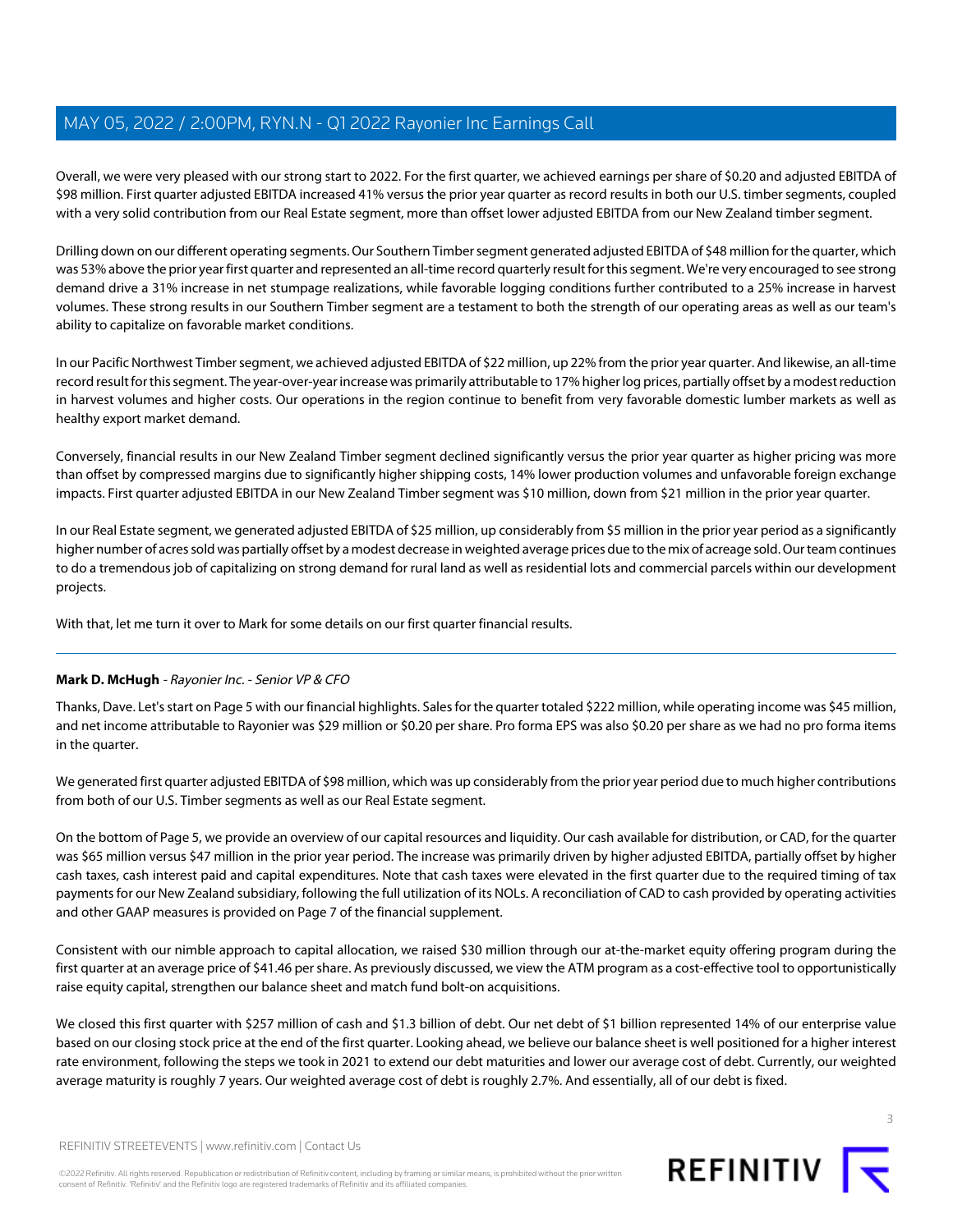I'll now turn the call over to Doug to provide a more detailed review of our first quarter timber results.

### <span id="page-3-0"></span>**Douglas M. Long** - Rayonier Inc. - SVP of Forest Resources

Thanks, Mark. Good morning. Let's start on Page 8 with our Southern Timber segment. As Dave mentioned, we achieved record quarterly adjusted EBITDA in the first quarter of \$48 million, which was \$17 million above the prior year quarter. The year-over-year improvement was primarily driven by a significant increase in net stumpage pricing and higher harvest volumes, partially offset by higher costs and lower non-timber income.

More specifically, volume climbed 25% during the first quarter as drier conditions enabled stumpage customers to ramp up production to meet strong demand despite ongoing constraints on trucking availability. Sawlog stumpage pricing rose 29% versus the prior year quarter. At over \$35 per ton, first quarter pricing marks the highest average Southern sawlog stumpage realizations we have registered in over a decade. The improved pricing reflects strong demand from sawmills as the increased capacity that has been built over the past few years in several of our wood baskets continues to come online and benefit from strong lumber prices.

Upward pressure on chip-n-saw pricing due to increased competition from pulp mills was also a positive contributor. Pulpwood pricing also improved significantly to over \$24 per ton, increasing 41% from the prior year quarter, reflecting robust competition across several wood baskets as customers look to secure supply and replenish low mill inventories. Overall, weighted average stumpage prices improved 31% year-over-year.

We continue to be very encouraged by customer demand and the pricing environment across our Southern footprint but have recently seen pricing gains moderate in some operating areas as mill inventories normalized with drier weather conditions, resulting in more favorable logging conditions, which increased available supply in some markets.

Southern log exports remain constrained by the pine wood nematode policies implemented by China earlier this year. Several exporters in the U.S. South have exited the market in response to these policies. We are still working with our valued customers in China to provide log shipments to specific ports where the customer assumes phytosanitary risk upon delivery. However, we have largely pivoted our U.S. South log exports to Vietnam and India for now. While we expect the nematode policies will remain a headwind over the near term, we believe that strong underlying demand, coupled with the breadth of our export capabilities, leave us well positioned longer term to supply logs to our customers in China and other parts of Asia through our U.S. South export program.

Moving to our Pacific Northwest Timber segment on Page 9, we likewise set a new record with quarterly adjusted EBITDA of \$22 million, which was \$4 million above the prior year quarter. The year-over-year increase was driven by higher stumpage realizations, partially offset by lower harvest volumes, higher costs and slightly lower non-timber income. Volume declined 6% in the first quarter as compared to the prior year quarter. primarily due to the timing of stumpage sales.

Turning to pricing, at roughly \$106 per ton, our average delivered sawlog price during the first quarter was up 16% from the prior year quarter as domestic sawmills benefited from strong lumber prices and healthy export market demand provided incremental tension to the market. Meanwhile, pulp wood pricing increased 28% in the first quarter relative to the prior year quarter as demand from pulp mills in the region remains quite favorable with all mills operating near capacity.

Page 10 shows results and key operating metrics for our New Zealand Timber segment. Adjusted EBITDA in the first quarter of \$10 million was \$11 million below the prior year quarter. The decline in adjusted EBITDA was largely driven by higher freight and demurrage costs, lower harvest volumes and unfavorable foreign exchange impacts, partially offset by higher carbon credit sales. Volume declined 14% in the first quarter as compared to the prior year quarter as production at the beginning of the year was deferred in response to port congestion and elevated log inventories in China.

At nearly \$128 per ton, average delivered prices for export sawtimber were up 5% in the first quarter as compared to the prior year quarter but down from the highs seen in the last 3 quarters of 2021. The improvement in export sawtimber prices versus the prior year period reflected our ability to pass on some of the higher freight and demurrage costs we are experiencing to our customers. Chinese log inventories remain elevated

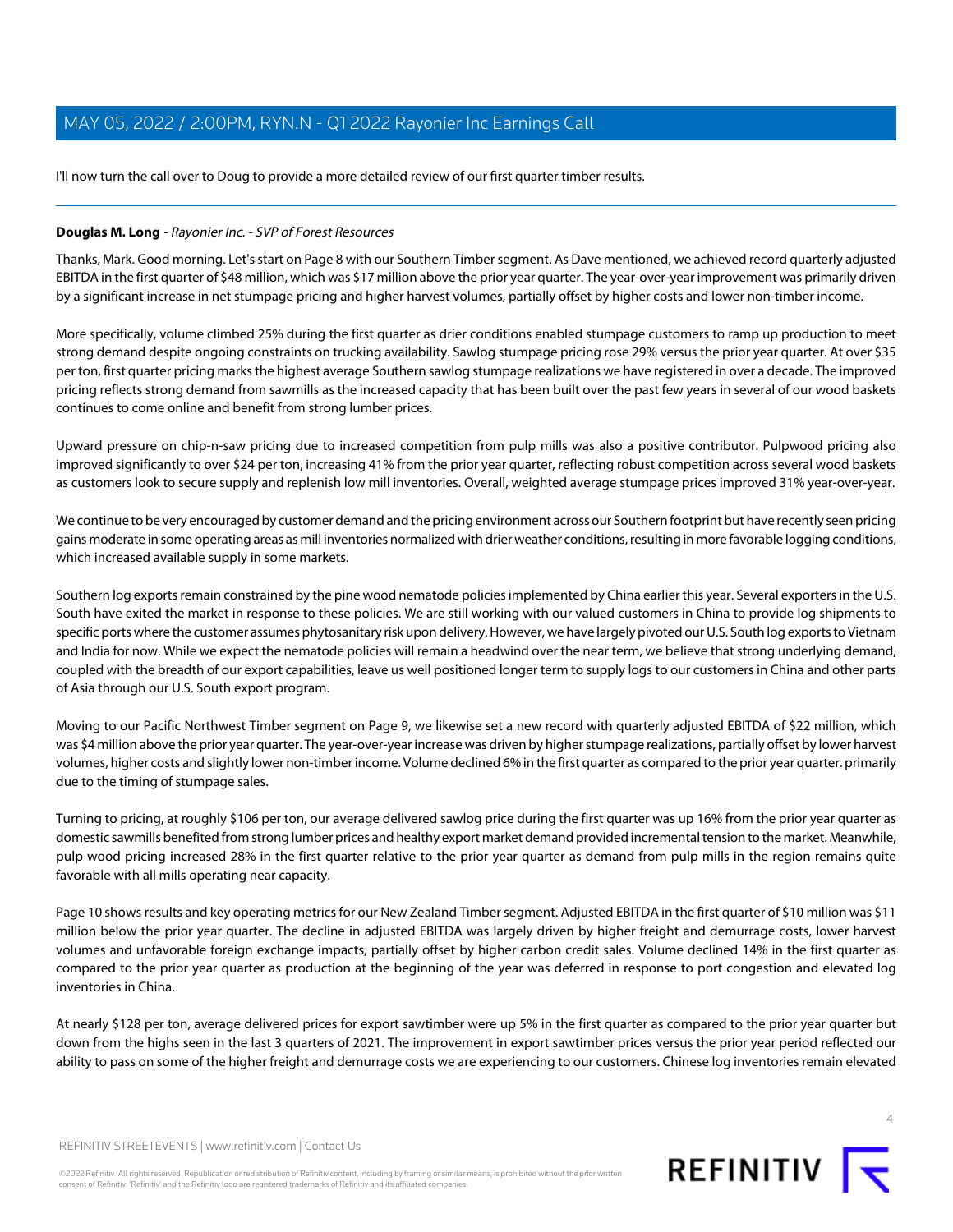throughout the first quarter, but the pricing environment for radiata pine logs appears to have stabilized and overall log inventory levels are slowly coming down. That said, offtake from ports remains relatively weak given the COVID-related lockdowns that have been imposed in parts of China.

A significant level of uncertainty remains around the ongoing COVID-19-related disruptions in China as well as the prospect of Chinese policymakers implementing new stimulus measures. However, we expect that as demand stabilizes, export sawtimber prices will likely move higher due to ongoing supply side constraints, including the reduced flow of European logs in China, the continued ban on Australian log imports by China and the ban on Russian log exports that commenced at the beginning of this year.

Shifting to the New Zealand domestic market. Demand has remained strong to start 2022. During the first quarter, average delivered sawlog prices in U.S. dollars decreased 6% from the prior year period to \$76 per ton. However, excluding the impact of foreign exchange rates, domestic sawtimber prices actually improved 1% versus the prior year period. Average domestic pulp wood prices declined 13% as compared to the prior year quarter, which is also driven in part by foreign exchange rates as well as less export competition.

We resumed sales of carbon credits in New Zealand in early 2022, following a more than doubling of carbon credit pricing over the prior year. However, we subsequently paused sales as the war in Ukraine disrupted carbon markets globally in February, leading to a pullback in pricing. Pricing has since partially recovered to above 2021 average pricing. Moving ahead, we plan to remain opportunistic in our sale of carbon credits depending on market conditions.

Lastly, in our Trading segment, we posted a slight operating profit in the first quarter. As a reminder, our trading activities typically generate low margins and are primarily designed to provide additional economies of scale to our fee timber export business.

I'll now turn it back over to Mark to cover our real estate results. Mark?

### **Mark D. McHugh** - Rayonier Inc. - Senior VP & CFO

Thanks, Doug. As detailed on Page 11, our Real Estate segment delivered strong first quarter results. Real Estate sales totaled \$34 million on roughly 8,700 acres sold at an average price of just over \$3,800 per acre. Real Estate adjusted EBITDA in the first quarter was \$25 million.

Sales in the Improved Development category totaled \$5 million. In our Wildlight development project north of Jacksonville, Florida, we closed on \$3.6 million of sales during the quarter, representing 52 residential lots for an average price of roughly \$70,000 per lot. In our Richmond Hill development project, which we have branded as Heartwood, we closed over \$1 million of sales during the quarter, including 10 residential lots at an average price of \$44,000 per lot and a 4-acre commercial property for \$246,000 per acre.

We've been encouraged by the activity within our Heartwood development project and are excited that Pulte Homes is set to open initial model homes there this summer, adding to the positive momentum surrounding this project. Much like Wildlight, we expect that the Heartwood project will benefit from favorable migration and demographic trends impacting the local market area.

Turning to the rural category, sales totaled nearly \$17 million, consisting of approximately 4,800 acres at an average price of just under \$3,600 per acre. Thus far in 2022, demand for rural land has remained healthy as the space, privacy and recreational opportunities offered by these properties continue to attract buyers. Despite the recent increase in interest rates, demand for rural land has held up well, and our team has built a solid sales pipeline for the balance of the year. Lastly, during the first quarter, we also closed on the sale of just under 4,000 acres of nonstrategic holdings in Clallam County, Washington for roughly \$11 million to a conservation-oriented buyer.

Now moving on to our outlook for the balance of 2022. Following a solid start to the year, we are well on track to achieve our prior full year adjusted EBITDA guidance of \$310 million to \$340 million. In our Southern Timber segment, we expect to achieve our full year volume guidance and are encouraged by the year-over-year pricing gains that have been realized across our operating areas. Overall, we continue to expect a significant increase in full year adjusted EBITDA from this segment as compared to the prior year. However, we anticipate lower quarterly harvest volumes for the remainder of the year as compared to the first quarter as we experienced above-average stumpage removals to start the year.

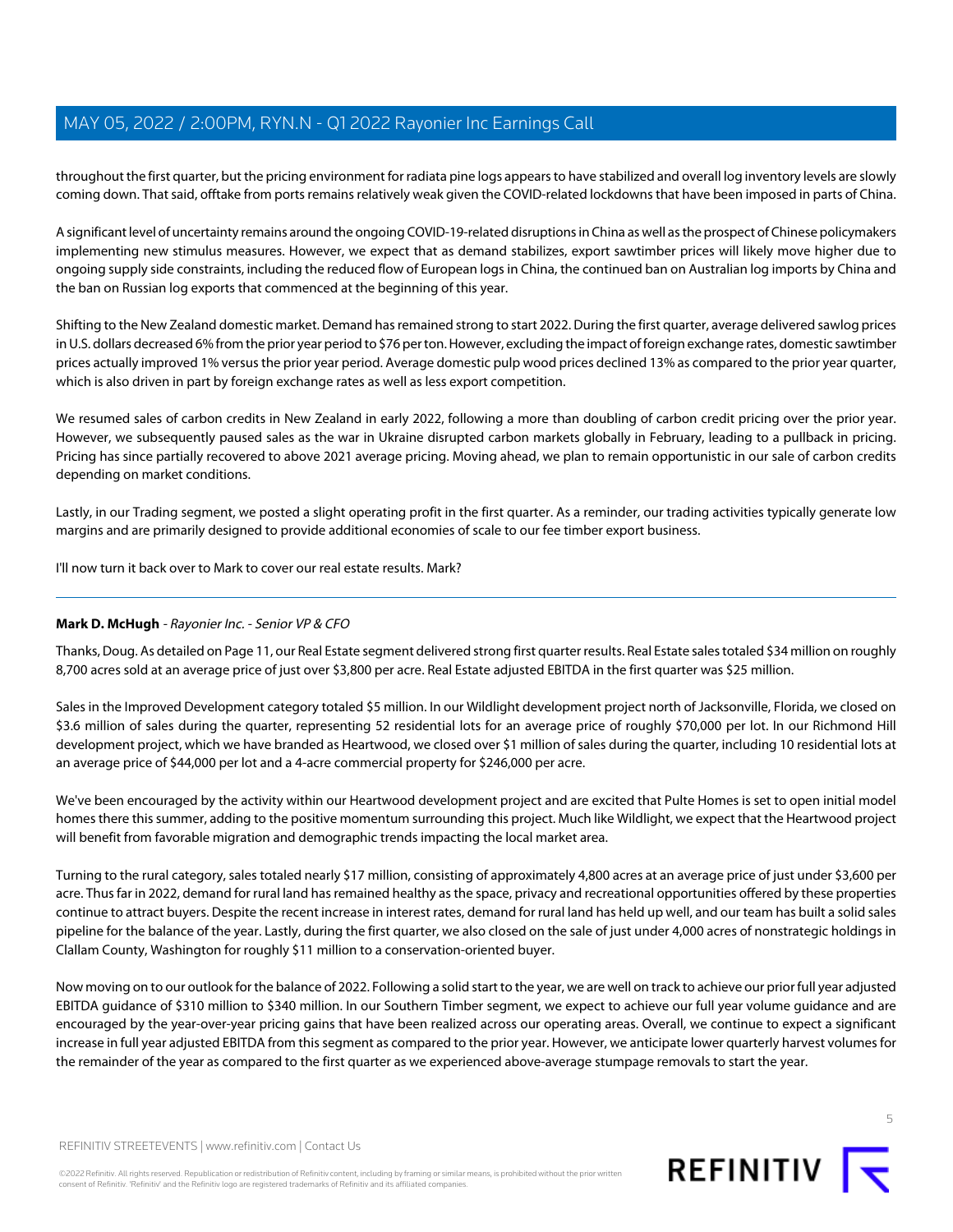Also, while we expect net stumpage realizations to remain well above prior year levels, we anticipate modestly lower weighted average prices for the remainder of the year as compared to the first quarter due to higher mill inventories, a higher proportion of thinning volume and a less favorable geographic mix.

In our Pacific Northwest Timber segment, we expect to achieve our full year volume guidance, although we expect lower quarterly harvest volumes for the balance of the year following strong removals in the first quarter. We further expect that weighted average log prices will remain near first quarter levels for the balance of the year, driven by continued strong sawtimber demand and improving pulpwood markets.

In our New Zealand Timber segment, we expect to achieve our full year volume guidance with increased quarterly harvest volumes for the balance of the year. While a significant level of uncertainty remains around the ongoing COVID-19-related disruptions in China, we expect that once demand stabilizes, constrained log supplies will drive export sawtimber prices higher. We further expect that domestic sawtimber and pulpwood pricing will remain relatively flat for the balance of the year. Consistent with our previous guidance, we anticipate a higher adjusted EBITDA contribution from this segment in the second half versus the first half of the year.

In our Real Estate segment, we expect to achieve our full year adjusted EBITDA guidance. Following strong real estate results in the first quarter, we anticipate lower quarterly results for the balance of the year. Overall, we remain intently focused on achieving significant premiums to stand-alone timberland values through the activities of our real estate platform.

I'll now turn the call back to Dave for closing comments.

### **David L. Nunes** - Rayonier Inc. - President, CEO & Director

Thanks, Mark. Over the last several years, we've taken deliberate steps to continually improve the quality and diversity of our timberland portfolio as we look to grow cash flows and value per share over time. We believe active portfolio management, if done well, can create alpha for our investors. The acquisition of Pope Resources in 2020, as well as the numerous other acquisitions and dispositions our team has successfully executed since our separation into a pure-play timber REIT, have been made with an eye toward improving our land base and long-term financial profile.

To this end, we were very pleased with the record quarterly adjusted EBITDA results posted by both our U.S. Timber segments to start 2022. We believe these results reflect not only improving market conditions, but also the relative strength of the markets we operate in as well as the quality of the people we have in place to capitalize on the opportunities afforded by our assets.

As we look out over the balance of 2022, we are optimistic about the end market demand we are seeing. While we are not immune from the supply chain and inflationary pressures that are impacting many parts of the global economy, our team continues to be quite successful navigating logistical challenges and recouping cost increases through higher log pricing.

In addition to our strong financial performance to start the year, I'm also encouraged by the steps we're taking to prepare Rayonier for a low-carbon economy. We believe that carbon represents a very significant opportunity for our sector, not only to be part of the solution to climate change, but also to improve the economics of our forests.

Ultimately, by using more wood and by substituting them for other more energy-intensive building products, such as concrete and steel, we have the potential to sequester more carbon and reduce net greenhouse gas emissions. We also believe forestry will play a key role in the voluntary carbon offset markets and further view our land resources as a means to support other advancements designed to help combat climate change, such as renewable energy infrastructure and carbon capture and storage projects.

In sum, 2022 is off to an encouraging start, and our team is actively taking steps to ensure we're well positioned to generate industry-leading returns and build long-term value per share. To this end, following the actions we took in 2021 to strengthen our balance sheet and optimize our cost of capital, we believe we are well positioned to execute on future high-quality growth opportunities.

This concludes our prepared remarks, and I'll now turn the call back to the operator for questions.



REFINITIV STREETEVENTS | [www.refinitiv.com](https://www.refinitiv.com/) | [Contact Us](https://www.refinitiv.com/en/contact-us)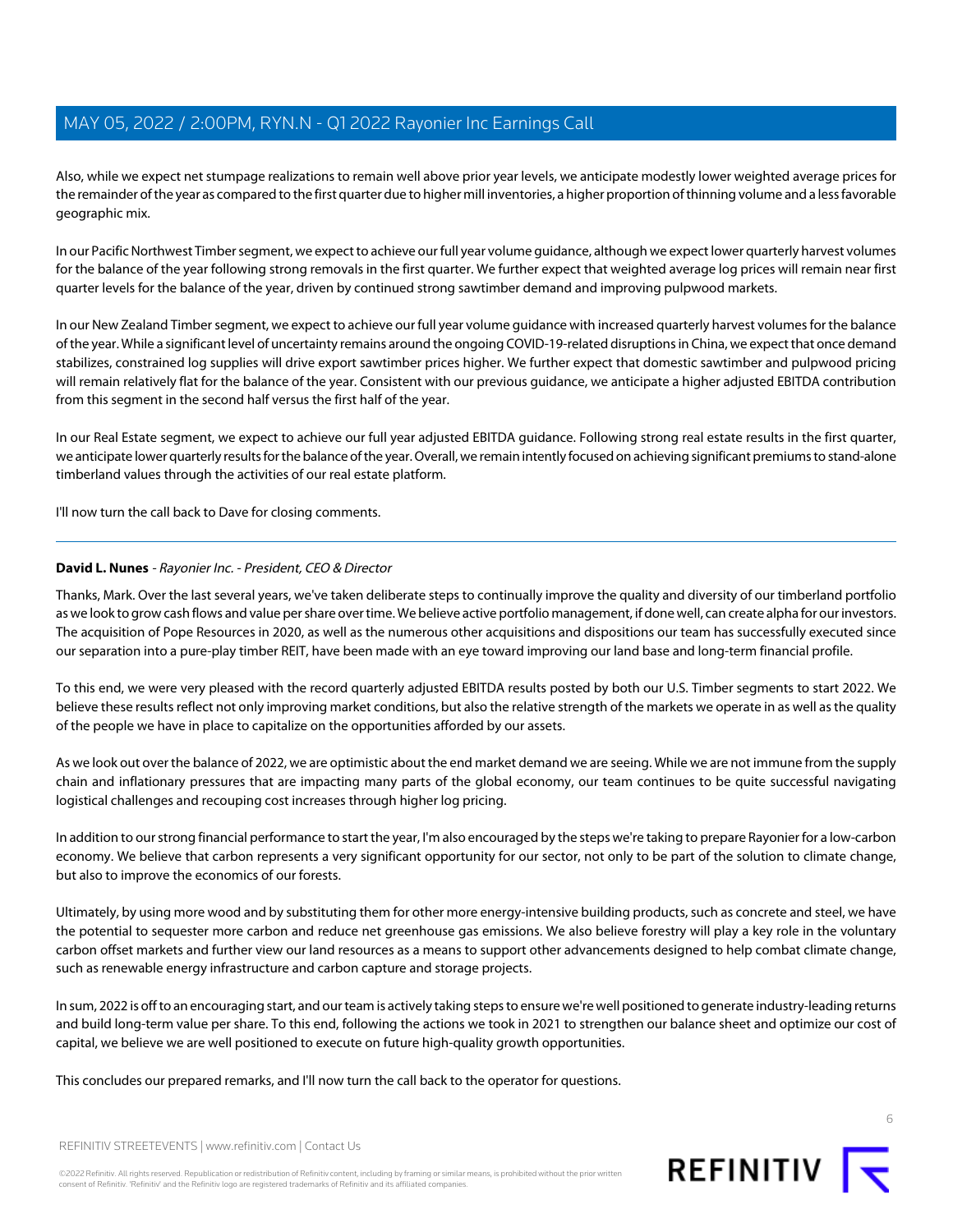### **QUESTIONS AND ANSWERS**

#### **Operator**

<span id="page-6-0"></span>(Operator Instructions) Our first question will come from Anthony Pettinari with Citi.

### **Anthony James Pettinari** - Citigroup Inc., Research Division - Director & US Paper, Packaging & Building Products Analyst

I just wanted to follow up on trends into China. In terms of offtake from ports and demand there, is it currently deteriorating? Or is it stable or maybe improving a little bit?

And then just kind of relatedly, you discussed the supply constraints, capacity constraints from Europe, from Russia, from Australia, which seems significant. I don't know if there's any way that you can kind of frame or quantify those supply constraints into China specifically?

### **Douglas M. Long** - Rayonier Inc. - SVP of Forest Resources

Sure. This is Doug. At the end of April, log inventories at China's main ports were around 5.7 million cubic meters. That was down about 2% from March. However, the offtake from the ports does remain below what we would expect post Lunar New Year. Many construction projects are put on hold as COVID cases in China were on the rise. That's prompted Chinese authorities to impose lockdowns and travel restrictions. So while log inventory levels remain elevated, we do expect consumption to pick back up and inventory levels to normalize as the pandemic situation improves and lockdowns are lifted.

And the recent Chinese government stimulus measures, coupled with constraints on the flow of logs in China that we noted in the prepared remarks, do contribute to our expectation that the second year -- the second half of the year will be relatively better for our New Zealand operations. Right now, we're seeing removals from the ports at about 50,000 cubic meters per day, and that's down significantly from what we'd expect to see and probably half of what we expect to see during this time. So it is definitely offtake is down from where we'd expect to see. A lot of that has to do with, we believe, the COVID measures.

But to the point, we're seeing the inventory going down, it has come down 2%. And part of your question there about Europe, we've seen supply come down about 50% over the same period last year from Europe, so a significant reduction from there. Also from South America, significant reductions, down over 80% over the same period. That's due to the high freight rates we're seeing. So while offtake is down from where it should be due to COVID lockdowns, we're also seeing really decreased inbound logs to China, and you have the additional restraints coming out of Australia and then the log export ban out of Russia. So just a lot of things that have brought down the amount of wood coming in.

We do believe that if lockdowns are removed that the slowdown in log supply will take several months to correct. So it's not just something you can turn on the switch and it comes back. Once you put wood on the water, it's going to take a month at least and take a while to build those inventories to even get the wood on the water. So we do think the inventories in China will be drawn down quite quickly. And as that happens, we're looking at places like New Zealand going into winter time, and so their production will also be slower.

So really, we do believe that second half of the year should be pretty good for us. China is promoting significant stimulus package of around \$2.3 trillion to recover the economy after lockdown, and they've said that's going to be through increased infrastructure investments, some further tax breaks and reducing their bank reserve ratio to put more liquidity in the construction market. And China's construction market employs about 25 million workers domestically, so you have to think infrastructure is a really big lever they have to pull to try to improve things as they get out of COVID lockdown.

REFINITIV STREETEVENTS | [www.refinitiv.com](https://www.refinitiv.com/) | [Contact Us](https://www.refinitiv.com/en/contact-us)

©2022 Refinitiv. All rights reserved. Republication or redistribution of Refinitiv content, including by framing or similar means, is prohibited without the prior written consent of Refinitiv. 'Refinitiv' and the Refinitiv logo are registered trademarks of Refinitiv and its affiliated companies.



7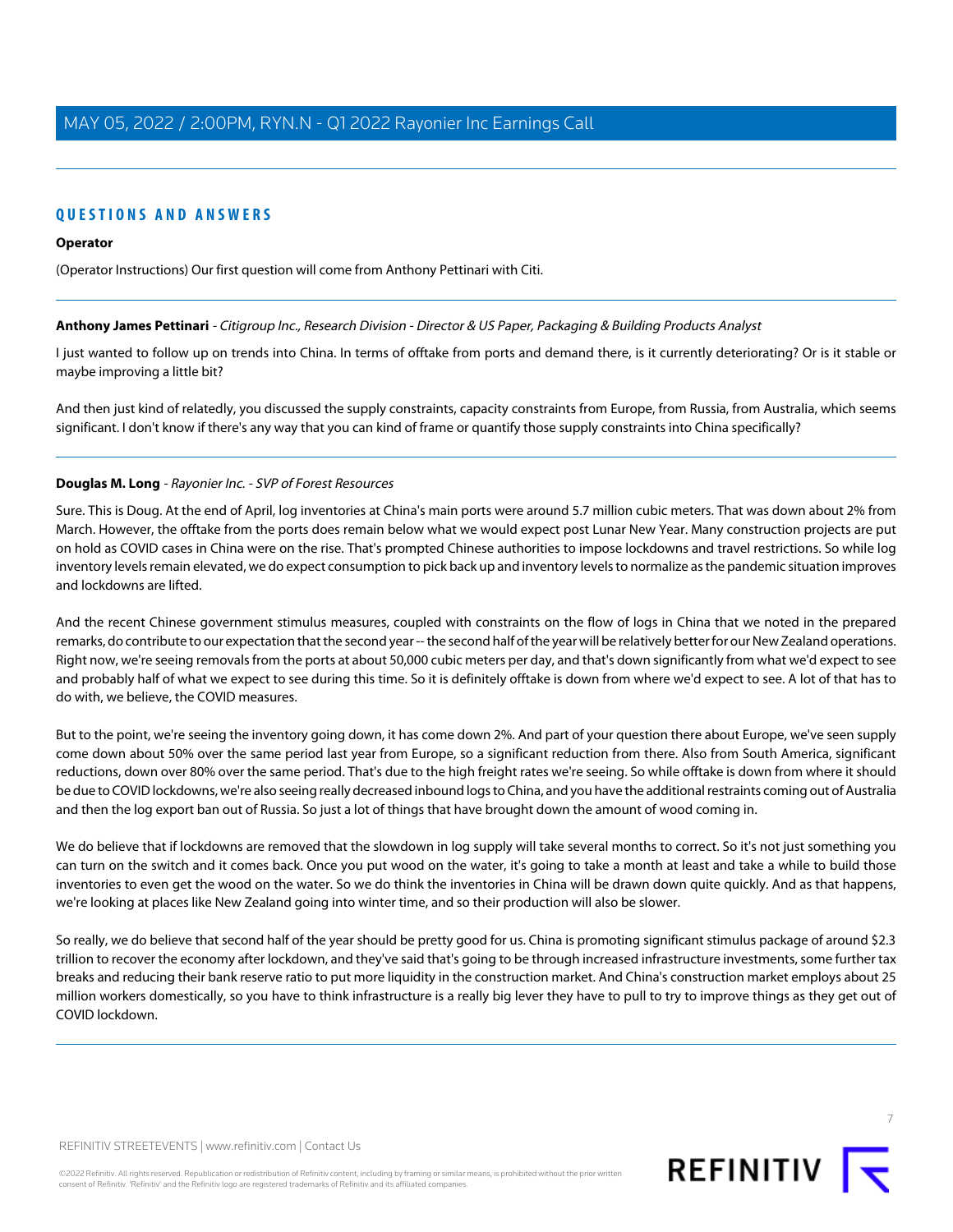### **Anthony James Pettinari** - Citigroup Inc., Research Division - Director & US Paper, Packaging & Building Products Analyst

Okay. That's very helpful. That's very helpful. And then just regarding potential further growth opportunities after you've deleveraged post Pope, is it safe to say that you might be primarily focused on kind of bolt-ons in -- around kind of coastal Southeast regions that you're already established? Is it possible to continue to grow in New Zealand or Pacific Northwest? Would you maybe look at other regions of the South or maybe further east in the South? I'm just wondering if you could talk about sort of the opportunity set and potential size of acquisitions that you might go after.

### **David L. Nunes** - Rayonier Inc. - President, CEO & Director

Sure, Anthony. This is Dave. I think that we're active pretty much all the time in all 3 of our geographies. We're active both on looking at bid properties as well as privately negotiated transactions. And we, first and foremost, look for complementary fit to our existing assets. And then we also are looking at both CAD and NAV accretion, and I think that's -- that last point is important. We don't believe in just growth for growth's sake. We're looking to have that NAV accretion. And so in our minds, that's one of the areas that kind of keeps us disciplined.

But right now, it's a pretty active market. Our team is very busy, but we're also remaining pretty disciplined. There's a lot of buyers right now. You're seeing increased capital flowing into this asset class based on some of the inflationary pressures and the view of timber being an inflation hedge. You're seeing it also in the context of just general geopolitical risk and a flight to quality, flight to safety. And then lastly, with rising lumber prices, you've got a number of integrated players that are bidding aggressively based on high lumber prices. So it's a pretty competitive market right now, but we're active across it.

### **Operator**

<span id="page-7-0"></span>Next, we'll hear from Mark Wilde with Bank of Montreal.

### **Mark William Wilde** - BMO Capital Markets Equity Research - Senior Analyst

I wondered, just starting out, I mean the pricing was -- in the South was just remarkable this quarter, Dave. I'm just curious if you want to put any more color around that. And just any thoughts on whether this is indicative of a broader turn in the Southern Timber market? I think a lot of us have written about the market having been fairly depressed on a South-wide basis over the last 15 years.

### **Douglas M. Long** - Rayonier Inc. - SVP of Forest Resources

Sure, Mark. This is Doug. As we've been discussing for the past 5 years, we believe that U.S. South is not a homogenous market and that we're well positioned in wood baskets with tightening growth-to-drain ratios. During that time, we've made portfolio decisions to exit certain wood baskets that we believe will be fundamentally weaker for a long time and to grow markets that were poised for market tension due to declining growth/drain ratios. So we believe this is really starting to come to play and as we've seen and been talking about now for quite a while and saw the results in 2021 also.

I'll start at a high level and then touch a bit more on the pricing realizations that we reported in our supplemental data. So as discussed in our prepared remarks, we're really encouraged by the pricing gains we've seen over the past year or so. Sawtimber and chip-n-saw pricing was up across each of our resource units in the South versus a year ago. So it's been across the entire South that we've seen this, but it has been different depending on the resource units we're operating in. And Pulpwood prices were higher in all but one as compared to a year ago. I really think the magnitude of the year-over-year gains that we've been able to post reflect the relative strength of the specific markets that we're operating in across U.S. South.

In addition, our team has done a nice job bringing certain tracts to market at the right time to align with the weather conditions or localized supply-demand imbalances. And so we're off to a very strong start here in 2022, and we think this positive momentum will continue as the mills ratchet up operations and COVID-related disruptions become less common.

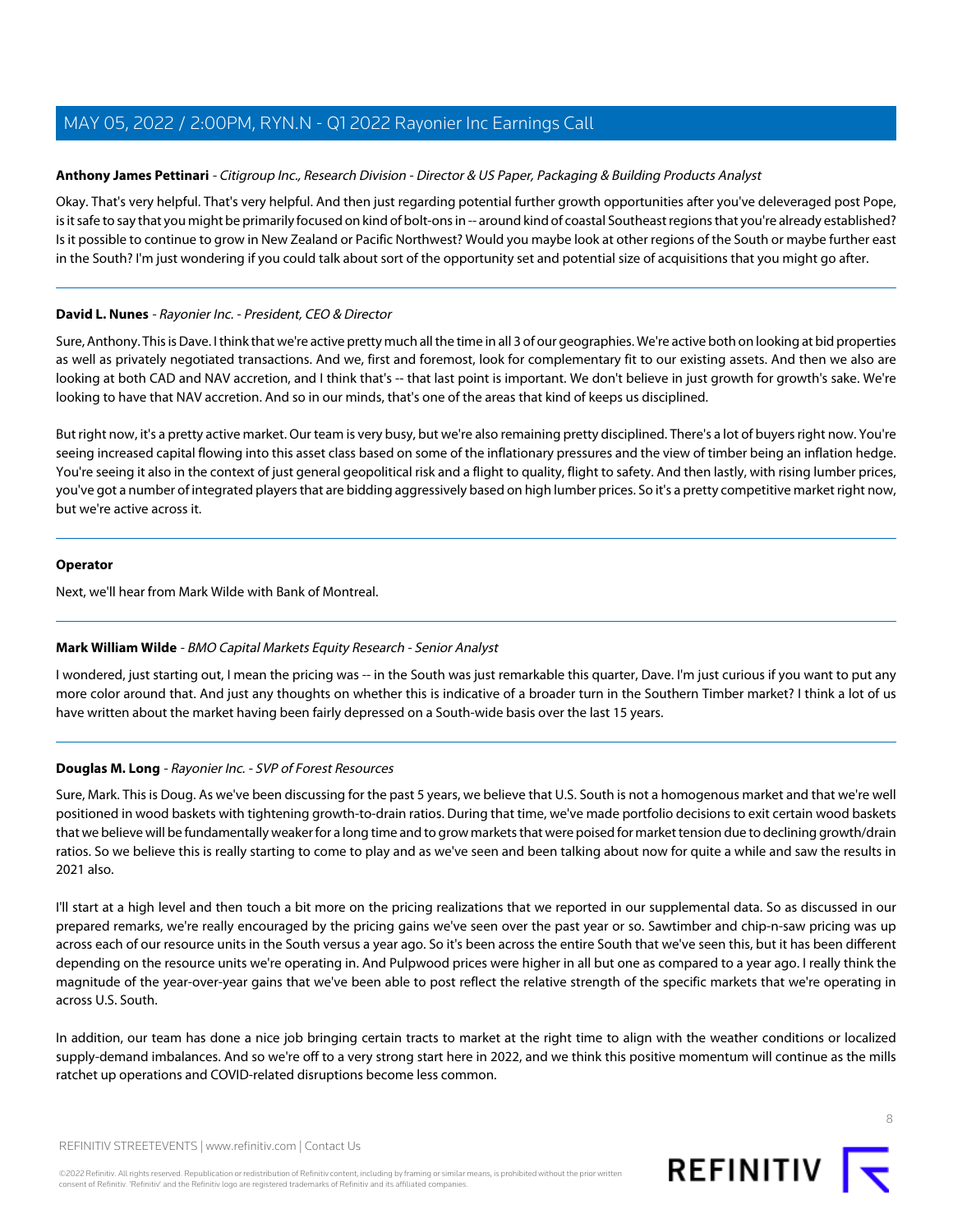Many of our markets are positioned to maintain a pricing premium to the South wood averages as we move forward based on what we're seeing on the recent increases that we've had in capacity. And as we think about it, Florida and Georgia had roughly 1 billion board feet have come online since 2020, and that's on top of an additional 1 billion board feet that came between 2018 and 2020. So you're talking about the equivalent to 4 million tons per 1 billion board feet, so about 8 million tons of demand just in that Florida and Georgia market. Those increased saw log demand in these markets has really created a well-tensioned wood basket where pricing has responded.

And encouragingly, in Alabama, we've added about another 600 million board feet since 2020, and we're seeing demand in this market materially improve also. The growth/drain ratio is large in Alabama. So pricing has been a little more tempered but still very favorable, and we're seeing improvements. And then finally, as we move further west in the Gulf states, Texas, Louisiana, sawmill capacity expansions have been a bit slower, but we're tracking about another 500 million board feet of oncoming expansions or start-ups in the near future in that area, too.

So as you can hear, we think that there's been a lot of opportunities there, a lot of movements and some great growth in those wood baskets for us. And so the South, like we said, is not homogenous. But the ones we're working in, we see improvements as we go and really seeing that come home here starting on the Atlantic Coast and working its way across to the Gulf.

Still, we're seeing and fully expect to see some back and forth at our customers in areas, particularly as weather conditions dry. And that's typical to go through something, and we think there's always that natural tension between buyers and sellers, and there will be some price fluctuations. But all that said, we think we're working off a higher pricing base than we were a year ago.

As it relates to our Pacific pricing results, Mark mentioned in our prepared remarks we expect some net stumpage realizations to remain well above prior year levels. We do anticipate modestly lower weighted average prices for the remainder of the year as compared to the first quarter, and that's due to some higher mill inventories, but also a simply higher proportion of thinning volume and less favorable geographic mix. And a lot of that has to do with during the COVID disruptions and lack of truck drivers, we saw a lot of our wood that was closest to the mills being harvested and sent to the mills, and now we're going to have reach a little bit further to some of our other trucks that are further away. So we have some increased cost in that.

### **Mark William Wilde** - BMO Capital Markets Equity Research - Senior Analyst

Okay. And then I wondered just kind of toggling over to increase in inflation and increase in interest rates. How do you guys think about that impact kind of across your business? And I think, it has an effect in many different dimensions.

### **Mark D. McHugh** - Rayonier Inc. - Senior VP & CFO

Yes. I mean it certainly has a lot -- I'm sorry, Mark, this is Mark. I think it certainly has a lot of different dimensions. And certainly, we could probably talk the balance of the call on different aspects of that. I mean, I think as we think about how it relates to timberland values and transaction activities and -- or transaction activity in the timberland space, I guess I'd start by making 2 observations.

First, timberland is generally viewed as a pretty effective inflation hedge, which contributes to capital flows into the asset class in inflationary environments. Second and somewhat related to the first is that timberlands are generally valued on a long-range DCF basis using real rather than nominal discount rates.

If you look back over the last 20 or 30 years, U.S. South timberlands have pretty consistently been valued at around a 2.5% EBITDA cap rate, and that's really been irrespective of where interest rates have been at any given point in time. To some extent, I think this reflects the notion that timberland is expected to deliver a base real return plus some inflationary component of return over the long term.

10-year TIPS yield is still hovering right around 0%, while the yield on 10-year treasuries has moved up to around 3% today. So I'd argue that the real interest rate is still very low from an historical perspective, and I'd certainly say that the values we've seen in the timberland transaction market

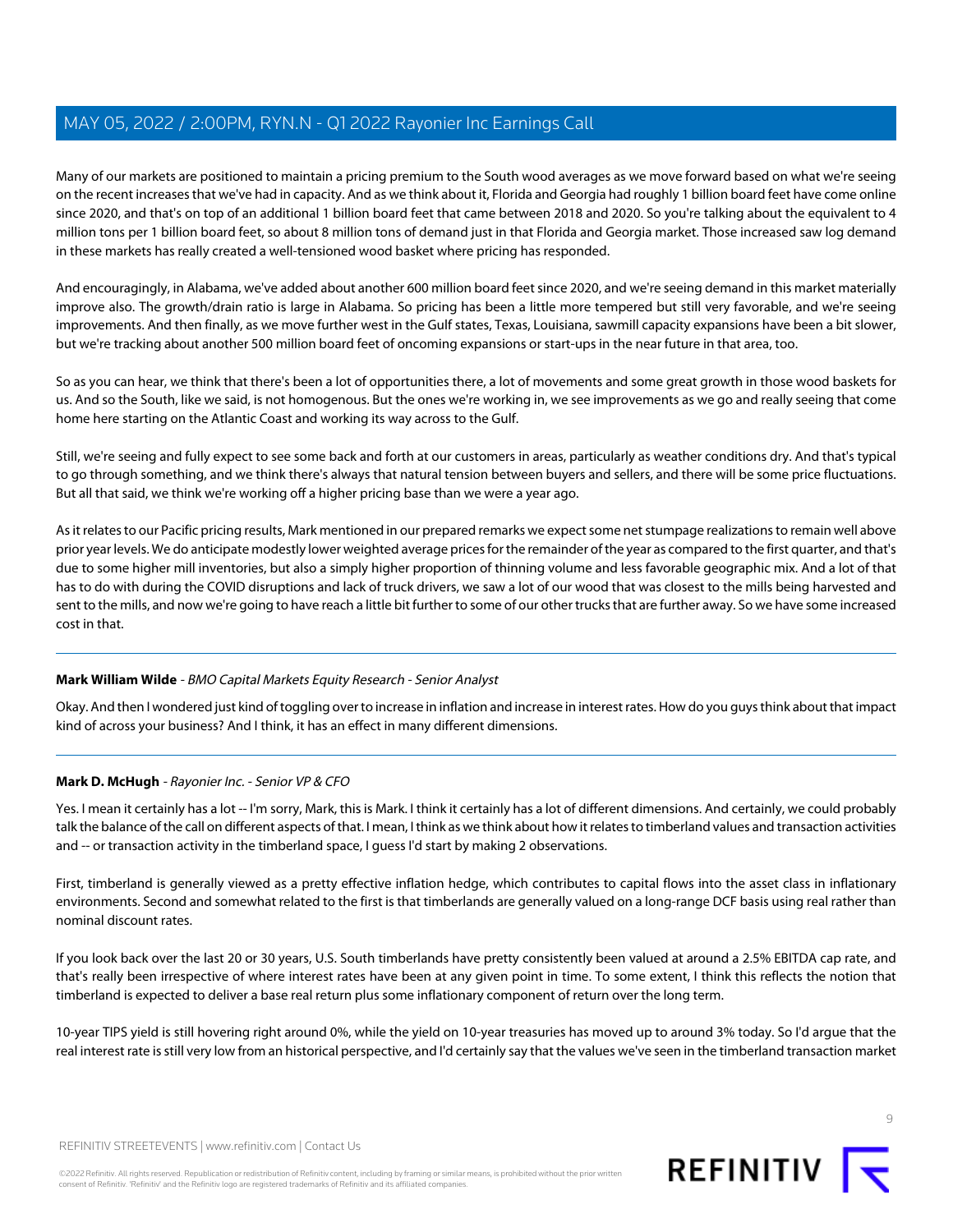would suggest that we're seeing continued compression in discount rates for timberland assets kind of despite the inflationary environment and higher interest rate environment that we're in today.

I think it's also important to note, and you asked the question about rising prices in the South, we are seeing very strong pricing momentum and cash flow momentum in the South today. And as we talked about on the call, as Doug just talked about, our composite stumpage pricing was up 30% on a year-over-year basis relative to a year ago. So in 2021, to put that in context, in 2021, we had a record year for EBITDA in the South of about \$120 million, and the midpoint of our guidance for full year 2022 is up about 25% from that. And obviously, we've gotten off to a really strong start here with Q1.

So if you assume that we're able to maintain this step change in pricing and cash flow and if you assume that, that historical cap rate relationship persists, that suggests that timberland values are poised to move up considerably, Southern timberland values in particular, certainly relative to any kind of legacy perspective that all Southern timberland trades at 18 to \$2,000 per acre. So I guess that's how I'd address it as it relates to timberland values. Obviously, it touches a lot of different aspects of our business as well.

As we think about our balance sheet, as we noted in the prepared remarks, pro forma for the debt repayment early this year, our weighted average borrowing cost is roughly 2.7%, down from about 3.1% a year ago. We were able to lock in new long-term financing as well as restructure some of our existing debt on very favorable terms amid a much lower interest rate environment 12, 18 months ago.

Currently, we have no near-term maturities. Like we said on the call, our weighted average maturity has been extended to roughly 7 years. And all of our debt is fixed until at least 2024, at which time only a small portion becomes unhedged, and some even lower cost hedges kick in as well. So there really isn't much impact to our balance sheet over the near to medium term from higher interest rates. And overall, I think we're in a really good spot in terms of where the balance sheet is at kind of given the environment that we're in.

### <span id="page-9-0"></span>**Operator**

Our next question will come from Mark Weintraub with Seaport Research Partners.

### **Mark Adam Weintraub** - Seaport Research Partners - MD & Senior Research Analyst

A couple of follow-on clarifications. One, thanks for all the details on the regionally what's going on, timber, drains and growth. So if you could just tell me, are there some areas where you operate -- or what percentage of the areas where you operate would you say that drain has caught up to growth or is very close to it?

### **David L. Nunes** - Rayonier Inc. - President, CEO & Director

Well, I'd say, Mark, if you think about the breakdown of the quartiles, we have over 60% in the top quartile, which has -- of our Southern holdings is balanced. And when it's balanced, we believe that, that ultimately translates to higher price elasticity. And it's in those regions, which are in kind of that coastal Georgia, Florida, South Carolina area where we've had very strong pricing response to rising lumber prices, and that certainly contributed.

Conversely, we have no land in the bottom quartile, where you've got growth/drain relationships in excess of 2x. And so that's really why you see our pricing gap out relative to broader south-wide averages, and it's one of the things that we've been sort of pounding that message home for a number of years now. The South is not homogenous, as Doug said. It's very localized, and we spent a lot of time trying to manage our footprint within that so that we're positioned in some of those stronger markets.

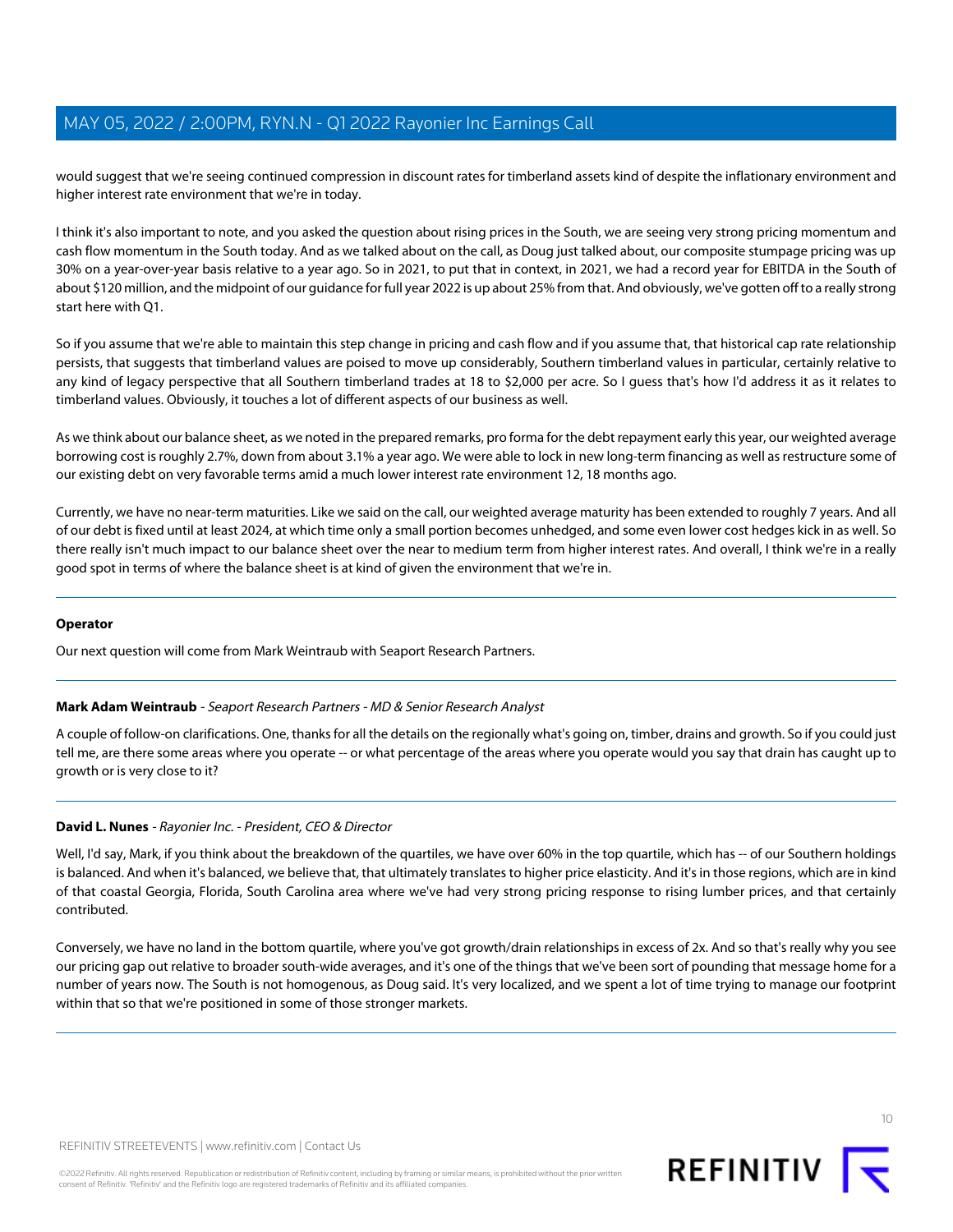### **Mark Adam Weintraub** - Seaport Research Partners - MD & Senior Research Analyst

Great. Second, thanks for sort of the color on inflation more generally. How does freight show up in your -- the business? And I realize it's probably complicated. And there may be differences, situation to situation, but how much of higher pricing that we're seeing might be in part related to freight that you report, the higher prices you report?

### **Mark D. McHugh** - Rayonier Inc. - Senior VP & CFO

Mark, just to clarify, are you talking about trucking or ocean freight?

### **Mark Adam Weintraub** - Seaport Research Partners - MD & Senior Research Analyst

Either/or, if you could -- I was thinking more on the trucking side. But you bring up ocean freight, how would that be playing in as well?

### **David L. Nunes** - Rayonier Inc. - President, CEO & Director

Yes. The short answer on the trucking side, Mark, is that we report stumpage. So it's net of the trucking in the South or in the U.S. And so we'll have delivered pricing that incorporates freight, but then we report that as net stumpage so that you can kind of see that on an apples-to-apples basis. And then in -- where we're involved in export sales, we are selling that on a delivered basis, so we incur the export pricing. And that's one of the reasons that you see a little more volatility out of New Zealand as you see freight rates move around a bit.

### **Mark D. McHugh** - Rayonier Inc. - Senior VP & CFO

Mark, we try to be pretty transparent around that in the supplemental materials. I mean we report our cut and haul costs by segment as well as our delivered volume by segment. And so you can back into our average cut and haul rates. Obviously, that's going to vary kind of that mix between kind of the logging portion and the trucking portion by different regions, but it's there in aggregate. And then we also report the ocean freight cost or port and ocean freight costs where we're doing export, which at this point is all 3 of our segments.

### **Mark Adam Weintraub** - Seaport Research Partners - MD & Senior Research Analyst

Because I really was also including the cut and haul. So the freight you're referring to, that's just you to the customer. But there's an element -- is there an element which you are picking up that gets captured in the cut and haul that's separate?

#### **Mark D. McHugh** - Rayonier Inc. - Senior VP & CFO

No. I mean, again, in the South, we report stumpage prices, and so that's net of cut and haul. But some of that volume is delivered. So it's going to -- on a top line basis, it's going to be a higher price because it's going to reflect the increment of cut and haul. In the Pacific Northwest, we report delivered prices, but then you can kind of see the cut and haul and how that works down to a net stumpage realization.

I'd say from a cost standpoint, New Zealand is clearly the -- you have the most moving pieces there because a lot of that volume is going export and ocean freight costs, in particular, have moved up pretty considerably. And so at a very high level, I'd say we've much more than recouped those cost increases in the South and the Pacific Northwest. But in New Zealand, despite pretty high prices that have persisted for the last year, it obviously came off some in Q1. We enjoyed really high prices in most of 2021. A lot of that was eaten up by higher ocean freight costs.

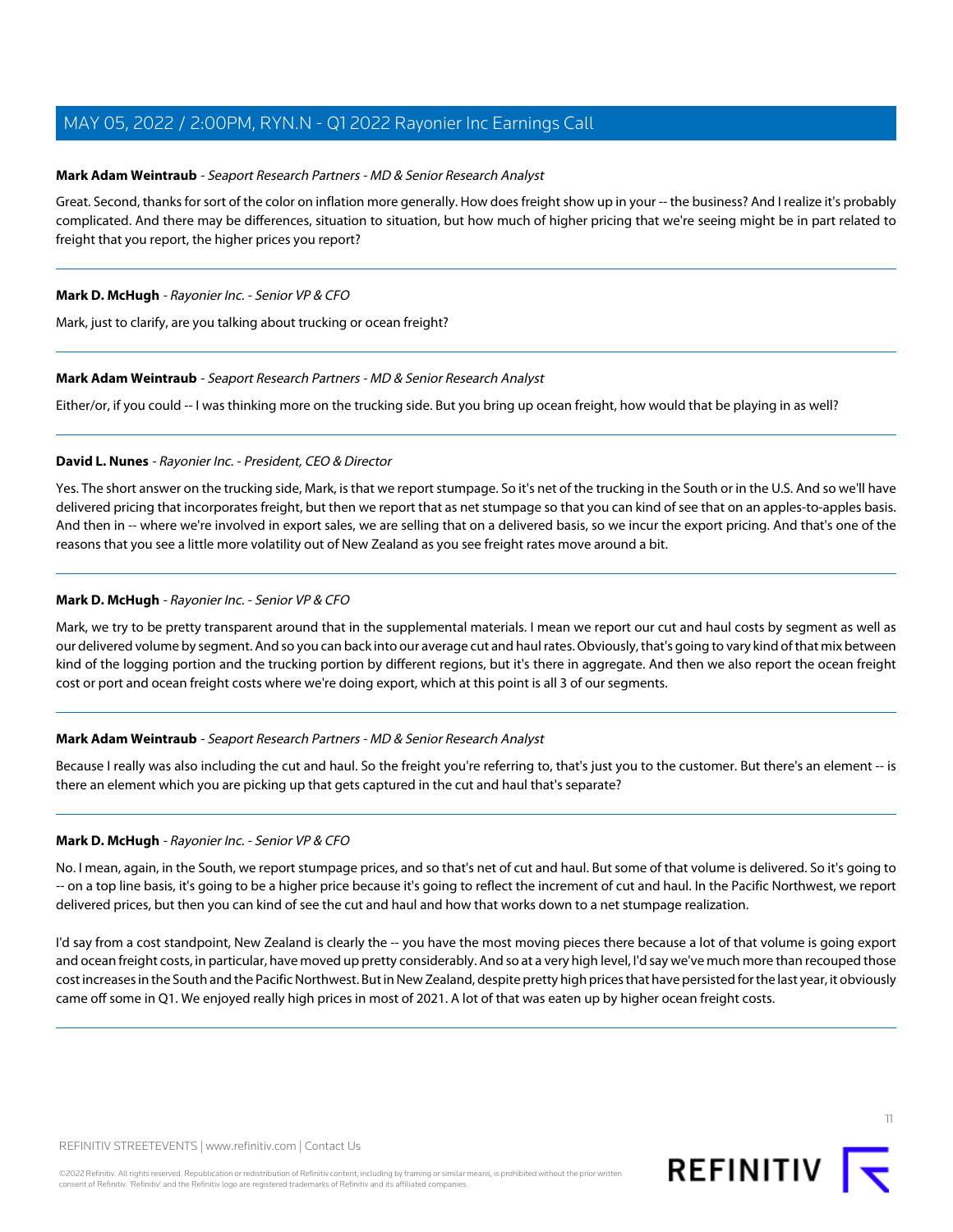### **Mark Adam Weintraub** - Seaport Research Partners - MD & Senior Research Analyst

Okay. And then, David, you mentioned integrated players bidding for timberland given what's going on with lumber. Is that new? Or I mean I assume those are some of -- some private players, et cetera, you're referencing. Or is that a changed dynamic? Because I haven't heard that much about integrated players being aggressive in the bidding for timberlands, but I could be wrong.

### **David L. Nunes** - Rayonier Inc. - President, CEO & Director

No, I think we've seen that over time on a fairly regular basis when you've got strong lumber cash flow. Lumber is a very cyclical business. And as you've seen, as you get to the tops of those cycles, you tend to see those players wade in and secure more timberland for the future, and that's been a pattern I've seen throughout my career. I just think right now, with the extraordinarily high lumber prices, you just have more players doing that.

### **Mark Adam Weintraub** - Seaport Research Partners - MD & Senior Research Analyst

Okay. And then last, it seems that the North American businesses did really well. I don't know if you'd characterize it as it's doing better than what you would have anticipated 3 months ago. I mean on the flip side, New Zealand, obviously, struggles with what's going on with China, et cetera. And so the question directionally is, how dependent is making the guidance that indeed New Zealand gets better if China gets better? Or are you actually ahead of where you would have thought in North America and it looks better at this juncture that, that provides at a minimum cushion and, frankly, upside? How would you kind of characterize those 2 drivers from where you were 3 months ago?

### **Mark D. McHugh** - Rayonier Inc. - Senior VP & CFO

Yes, I mean all of the above. I mean I'd definitely say that we've gotten out of the gate very strong in the U.S. businesses. I'd certainly say that we're trending higher relative to our initial guidance in the South and the Pacific Northwest.

Real estate, obviously, had a very strong Q1. And like we said in the prepared remarks, we feel comfortable that we're on pace to hit the adjusted EBITDA. Real estate is obviously always lumpy, and transactions can come in and out of the pipeline. And so we never want to get too aggressive in terms of our outlook on real estate this early in the year.

In New Zealand, there are clearly still some headwinds there. I mean we had said even last quarter that we anticipated the second half of 2022 being stronger than the first half. Obviously, we've had some pretty significant COVID disruptions that have impacted our export business there, but we were relatively pleased with the Q1 result. All things considered in New Zealand, though, it will be kind of contingent upon what happens in China and how that export market evolves during the course of the year. But at the end of the day, kind of just given how these different businesses are valued, I'd trade EBITDA in New Zealand for EBITDA in the U.S. South any day because, obviously, we're getting a lot more kind of valuation leverage on those earnings.

And so we're obviously very encouraged by how we started the year, especially encouraged by the pricing momentum that we've seen in the South because that's far and away our highest multiple business from a valuation standpoint, our highest probably EBITDA to free cash flow conversion business across our portfolio. And so on balance, I think the year has gotten off to a better start than we anticipated. Obviously, we're ahead of most consensus estimates for Q1. But 1 quarter into the year, we've generally not -- we've generally been reluctant to kind of update our full year guidance and again particularly this year, given that we still see some challenges in New Zealand.

### **Douglas M. Long** - Rayonier Inc. - SVP of Forest Resources

I'd just add that in New Zealand, We have seen domestically Q1 to Q2 prices rose with firm domestic demand and faced with this export uncertainty, so that's a good sign. And as we discussed before, kind of domestic pricing typically lags export pricing. And New Zealand back orders for lumber is estimated to be approximately 12 months. So saw millers have a real long runway ahead of them in New Zealand. So New Zealand is not all dark.

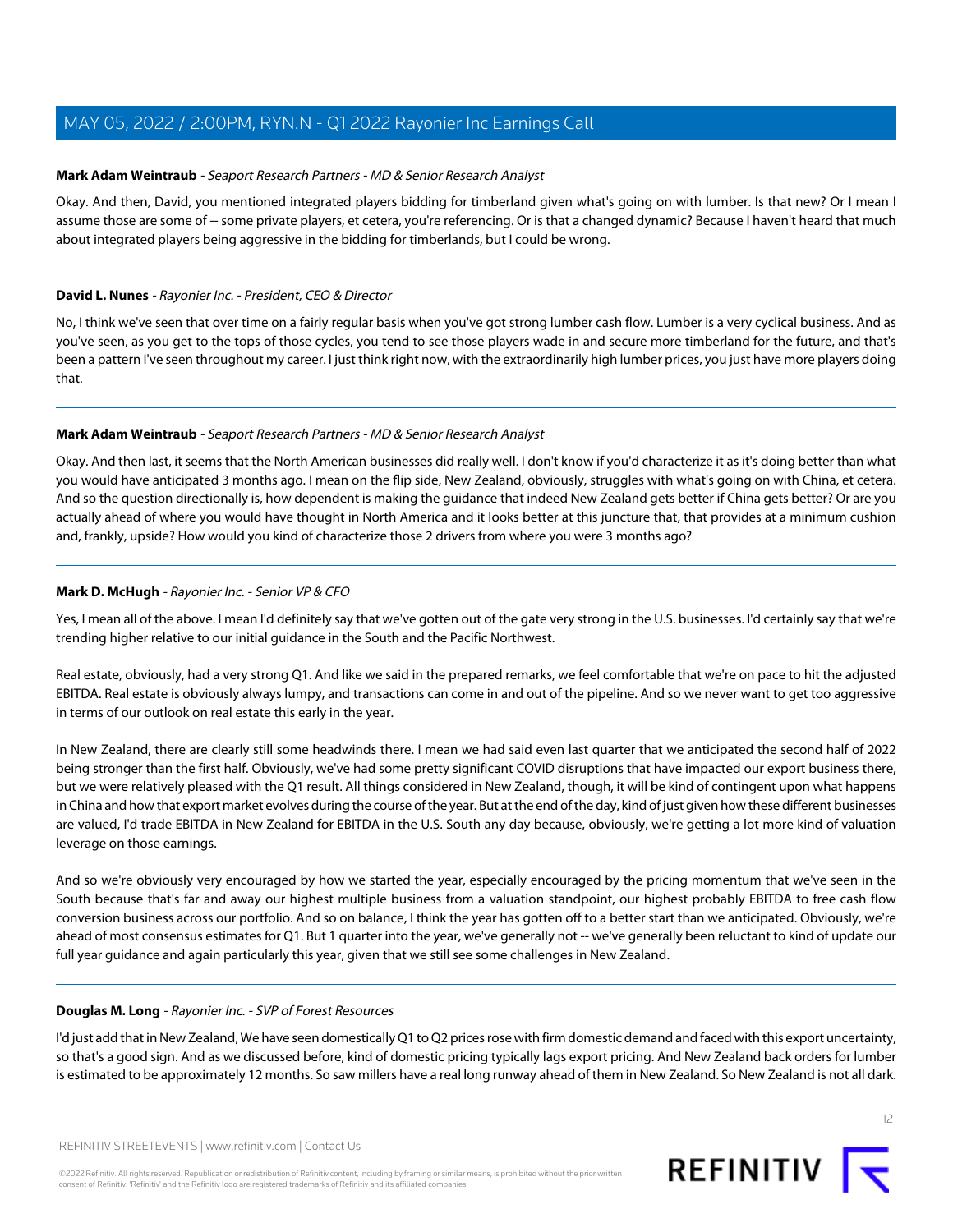There are some good -- bright spots in New Zealand domestically, and as we talked about before, when China comes out of COVID, I think there's a real opportunity there.

### **Mark Adam Weintraub** - Seaport Research Partners - MD & Senior Research Analyst

Okay. Just making sure I understood that. I think you just mentioned that domestic usually lags export pricing in New Zealand. But it seems that this time around, it's leading?

### **Douglas M. Long** - Rayonier Inc. - SVP of Forest Resources

That's correct. At this point in time, we've seen firm domestic pricing.

#### **Mark Adam Weintraub** - Seaport Research Partners - MD & Senior Research Analyst

And any thoughts as to why this time, why we would have this reversal where it normally lags but now it seems to be leading?

### **Douglas M. Long** - Rayonier Inc. - SVP of Forest Resources

As I mentioned, there's a major backlog of almost a year of lumber demand, and so we see that the saw millers out there are procuring as much wood as they can to meet that. Construction...

#### **David L. Nunes** - Rayonier Inc. - President, CEO & Director

Very strong domestic market in New Zealand right now.

### **Douglas M. Long** - Rayonier Inc. - SVP of Forest Resources

Very strong construction demand. A lot of underbuilt housing also, so they're seeing the same things we are in the United States and other places.

#### <span id="page-12-0"></span>**Operator**

Our next question will come from Buck Horne with Raymond James.

#### **Buck Horne** - Raymond James & Associates, Inc., Research Division - SVP of Equity Research

I want to follow up. Just given the competitive bidding environment you're seeing and the capital flowing into real estate, you mentioned kind of the diversifying mix of interested parties out there. I was just wondering, are you beginning to see anyone pricing in carbon optionality into their underwriting? Or what kind of factor is carbon potential playing into some of the bids you're seeing out there?

#### **David L. Nunes** - Rayonier Inc. - President, CEO & Director

Yes. Buck, I think generally, we'd say that it's not being explicitly factored into transactions. That said, I think it's contributing to some of the discount rate compression that we've seen. I think in the markets that we operate in and the people that we talk to, people are generally underwriting properties with timber valuations. I think where you're starting to see a little bit more carbon explicitly factored in is in some of the weaker markets



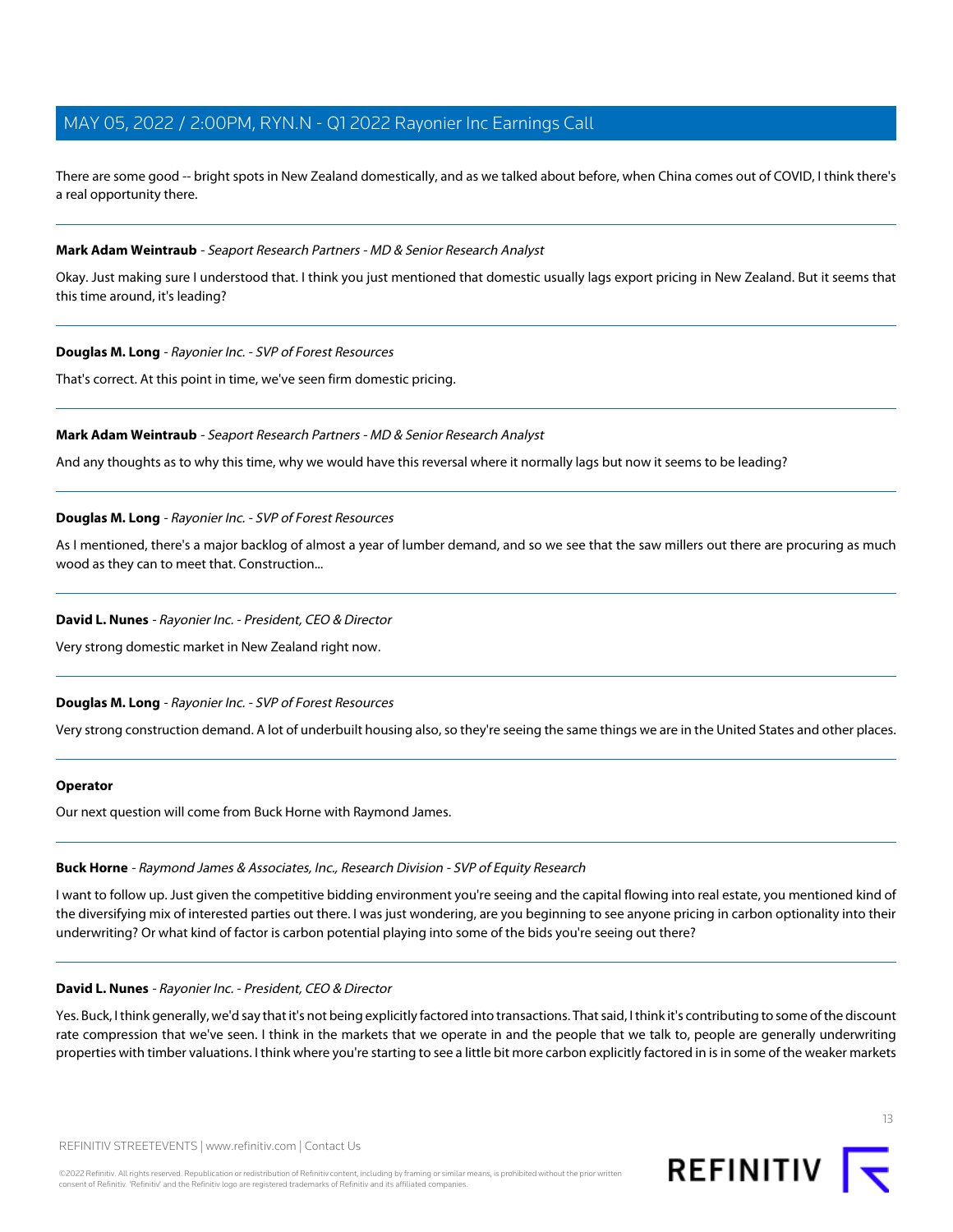that don't have the same optionality from a timber standpoint. But in terms of where we operate, where you've got strong timber markets, I'd say today, it's not playing a meaningful role.

### **Buck Horne** - Raymond James & Associates, Inc., Research Division - SVP of Equity Research

Got you. Okay. That's helpful. And just curious, not to make you speak too much out of turn on, on a competitor, but I was wondering if you've taken a look at the Weyerhaeuser tract in terms of -- and then in the Carolinas, that transaction that was recently completed? Were you quys looking at that acreage or in the process? And any color you can provide on how you viewed that deal and the transaction price it went for?

### **David L. Nunes** - Rayonier Inc. - President, CEO & Director

Yes. I won't really comment on that specifically. I will just say that we look at everything, and so we see everything that's out there and we're well aware of that. And -- but I think from a confidentiality standpoint, we'll keep our observations to ourselves.

### **Mark D. McHugh** - Rayonier Inc. - Senior VP & CFO

What I'd add to that -- this is Mark. What I'd add to that is obviously that transaction you're referring to came at a very strong price, well over \$3,000 an acre in the South, which is obviously well above any kind of average pricing that you might see. But again, I think it's very much reflective of what we've talked about considerably in the past that the U.S. South is not one big homogenous market. Different assets are in -- located in different market areas with different growth/drain dynamics, different pricing dynamics, different productivity characteristics. That property was a very high-quality property. And certainly, the price was reflective of that quality.

### <span id="page-13-0"></span>**Operator**

Our next question will come from Paul Quinn with RBC Capital Markets.

### **Paul C. Quinn** - RBC Capital Markets, Research Division - Director of Paper and Forest Products & Paper and Forest Products Analyst

So just a question on -- overall guidance you gave for '22 last quarter had timber volumes up 9% overall. Just wondering, given the very strong lumber environment, which will probably lead to higher log pricing that we've seen in the U.S. South, whether there's any information to take those -- your guidance volumes, especially in the U.S. South and Pacific Northwest, to even higher than what you gave us last quarter?

### **Mark D. McHugh** - Rayonier Inc. - Senior VP & CFO

I mean, look, we always try to be nimble and opportunistic as we kind of flex volume to market conditions. That said, recognize that any time -- we generally set our annual harvest targets at or around our sustainable yield, subject to any kind of age, class, variation that we have in our portfolio. And so if you pull forward volume, you've got to sort of pay that back at some point in the future. And so it's -- we feel as though we're in a inflationary timber price environment. We've obviously seen that here to start 2022. So -- but I don't think that we'd be inclined to pull forward a lot of volume because as we sit here today, I don't think we see this trend reversing necessarily. And so it may seem like a great idea today. But then when next year, we guide our volume down 5%, I'm sure that won't be well received.

And so we generally try to operate at or around that sustainable yield. And I think more often than not, we're pulling back volume with a view that we're likely to see kind of a near-term uptick in prices that we can recoup on a relatively short-term basis. But pulling forward volume, I think, is always a little bit of a challenge relative to then kind of how that reflects in a longer-term outlook.

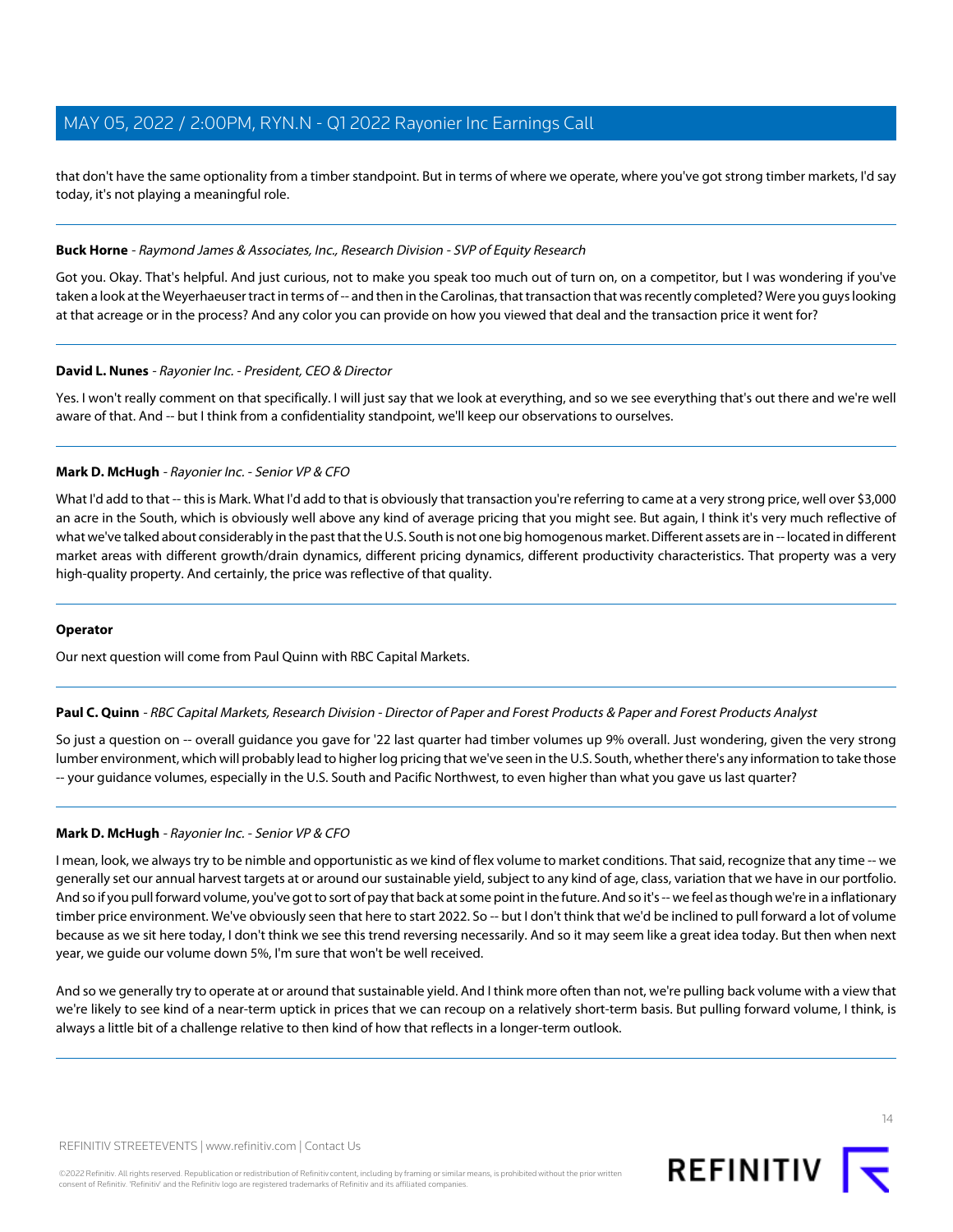### Paul C. Quinn - RBC Capital Markets, Research Division - Director of Paper and Forest Products & Paper and Forest Products Analyst

Okay. I hope you're right on future log prices, that they maintain a separate momentum. What about on real estate, though? Real estate markets across the timber regions have been strong for everybody. Any idea of pulling forward opportunities there that might not present themselves in '23 or '24?

### **David L. Nunes** - Rayonier Inc. - President, CEO & Director

So if you break down our real estate portfolio and first of all touch on the improved development projects that we have, I think that's an area where buyers in this market, where you have very limited new sale inventory and you've got a shortage of lots, we're seeing essentially faster absorption than we had originally underwritten in those projects. And so our challenge is to stay ahead of that by getting more land entitled ahead of that demand. So I think we have seen, in effect, a pulling forward of that demand in the improved development projects.

And then as we -- as you shift to rural HBU sales, you have a mix. And keep in mind, we have a mix of properties that we have listed and then we have unsolicited inquiries from properties that are not on the market. And we always have a blend of those 2 types of rural HBU sales. And I'd say in this market, we see -- you tend to see an uptick in unsolicited offers, and that's natural. And so we -- our team is sort of used to that ebb and flow. And there's probably an element to that that's certainly present in these markets. And you see it both in the average pricing, but also in the volume of activity.

### **Operator**

<span id="page-14-0"></span>(Operator Instructions) Our next question will come from John Babcock with Bank of America.

### **John Plimpton Babcock** - BofA Securities, Research Division - VP

I mean, really actually only one here, actually, I think. Just broadly, could you talk about the extent to which the Russia-Ukraine conflict has impacted trade flows, both in Europe and China? And also the extent to which there's been any sort of flow-through effect into the North American market?

### **David L. Nunes** - Rayonier Inc. - President, CEO & Director

Sure. At a really high level, you have Russia supplied a couple of billion board feet of lumber into the European market. As we see that get tightened and removed, that is more or less -- has the potential to offset a comparable 2 billion, 2.5 billion board feet of lumber exports into the U.S. So we have seen the beginnings of a slowdown in lumber exports from Europe into the U.S. as a result of that. So that ripple effect is starting to show up. We don't necessarily think you'll see a full elimination of European exports into the U.S. just because lumber prices are so strong, but that's one of the sort of second order effects that we see.

I think the other thing that you have in play is Russia is a very strong and leading supplier of lumber into the China market, and we don't anticipate that really changing. So they're going to continue to maintain that market share. Russia on their own has implemented this year a ban on log exports. This is something that they've been working on a number of years that started back in 2007 with an imposition of an export tariff. And then a few years ago, they announced the intention of cutting off all log exports. And so that's something -- and they were roughly a 10% supplier into the China market, as was Australia. So when we talk about being bullish on China longer term, you've got 2 large historical suppliers in Australia and Russia on the log side that aren't present, and so we're pretty bullish.

And another element to the question is the role that European logs and lumber have played coming into the China market. And keep in mind that much of that has been driven by the salvage volume from Europe, and that salvage volume is now in decline. They've gone through -- they're past the peak of it. And that's one of the reasons, as Doug mentioned, that you're seeing a 50% decline in volumes coming out of Europe. It's because they're on the down slope of that salvage volume. And then in addition to that, you've got the Russia-Ukraine war situation. That's providing more



15